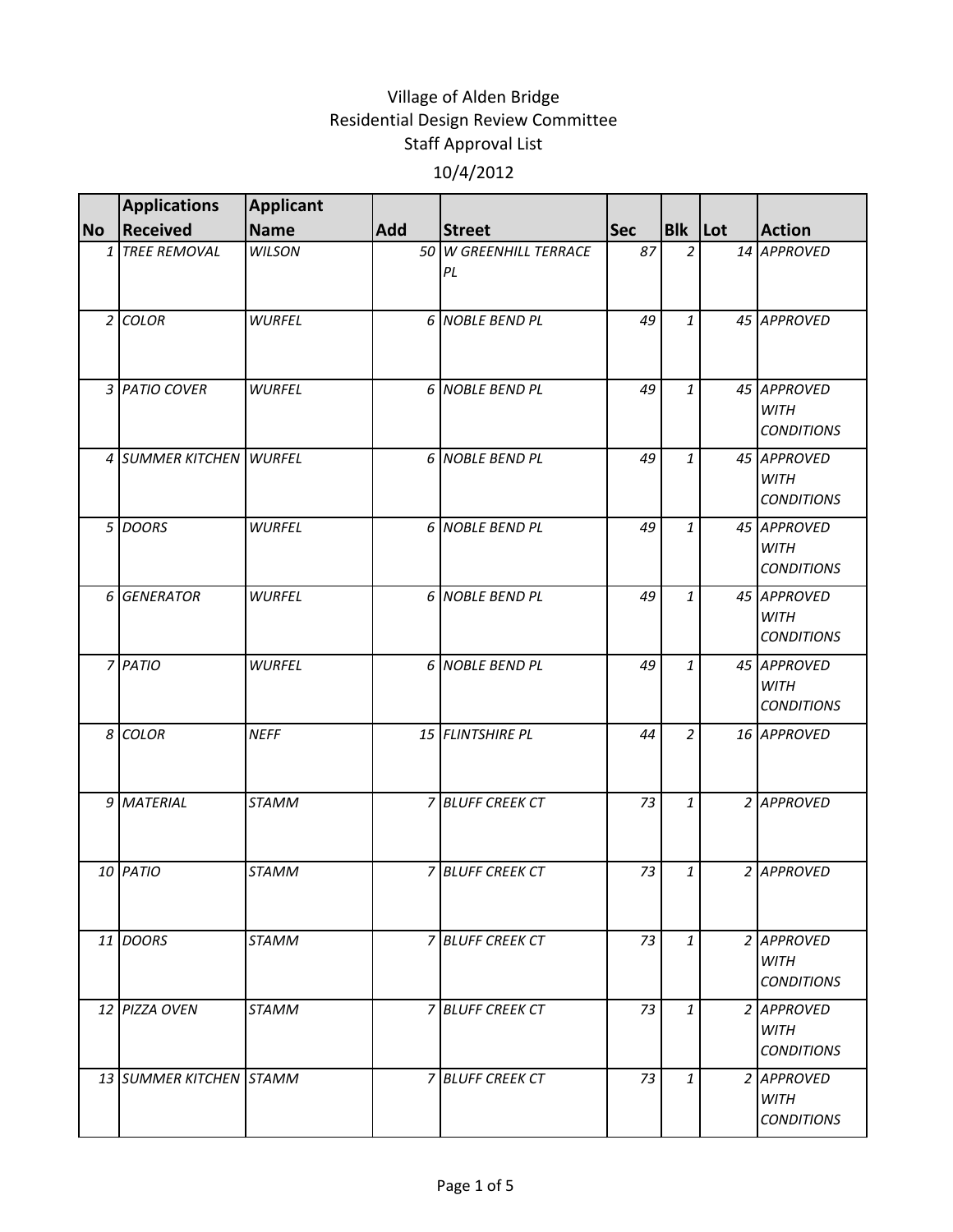|           | <b>Applications</b> | <b>Applicant</b> |            |                          |            |                |                                                 |
|-----------|---------------------|------------------|------------|--------------------------|------------|----------------|-------------------------------------------------|
| <b>No</b> | Received            | <b>Name</b>      | <b>Add</b> | <b>Street</b>            | <b>Sec</b> | <b>Blk</b> Lot | <b>Action</b>                                   |
|           | 14 PATIO COVER      | <b>STAMM</b>     |            | 7 BLUFF CREEK CT         | 73         | 1              | 2 APPROVED<br><b>WITH</b><br><b>CONDITIONS</b>  |
|           | 15 TREE REMOVAL     | <b>COATS</b>     |            | 303 N MAPLE GLADE CIR    | 38         | 1              | 32 APPROVED<br><b>WITH</b><br><b>CONDITIONS</b> |
|           | 16 <i>POOL</i>      | <b>COATS</b>     |            | 303 N MAPLE GLADE CIR    | 38         | 1              | 32 APPROVED<br><b>WITH</b><br><b>CONDITIONS</b> |
|           | 17 GENERATOR        | <b>CRONKHITE</b> |            | 86 E FOXBRIAR FOREST CIR | 79         | $\mathbf{1}$   | 17 APPROVED<br><b>WITH</b><br><b>CONDITIONS</b> |
|           | 18 SCREENED ROOM    | <b>WADDELL</b>   |            | 207 S BROOKSEDGE CIR     | 58         | 3              | 2 APPROVED                                      |
|           | 19 ROOM ADDITION    | <b>NORRIS</b>    |            | 39 SHADEBERRY PL         | 13         | 1              | 2 APPROVED<br><b>WITH</b><br><b>CONDITIONS</b>  |
|           | 20 COLOR            | <b>FAULKNER</b>  |            | 42 HOWELL CREEK PL       | 36         | $\overline{3}$ | 60 APPROVED                                     |
|           | 21 GARAGE DOOR      | <b>FAULKNER</b>  |            | 42 HOWELL CREEK PL       | 36         | $\mathfrak{Z}$ | 60 APPROVED                                     |
|           | 22 ROOF             | <b>SADLOWSKI</b> |            | 11 HEAVEN TREE PL        | 65         | $\mathbf{1}$   | 19 APPROVED                                     |
|           | 23 COLOR            | <b>STEWARD</b>   | 15         | <b>WIND HARP PL</b>      | 10         | 1              | 22 APPROVED                                     |
|           | 24 FENCE            | <b>STEWARD</b>   |            | 15 WIND HARP PL          | 10         | 1              | 22 APPRROVED                                    |
|           | 25 DRIVEWAY         | <b>STEWARD</b>   |            | 15 WIND HARP PL          | 10         | 1              | 22 APPROVED                                     |
|           | 26 PATIO            | <b>MILLER</b>    |            | 93 W HOBBIT GLEN DR      | 76         | $\overline{2}$ | 9 APPROVED                                      |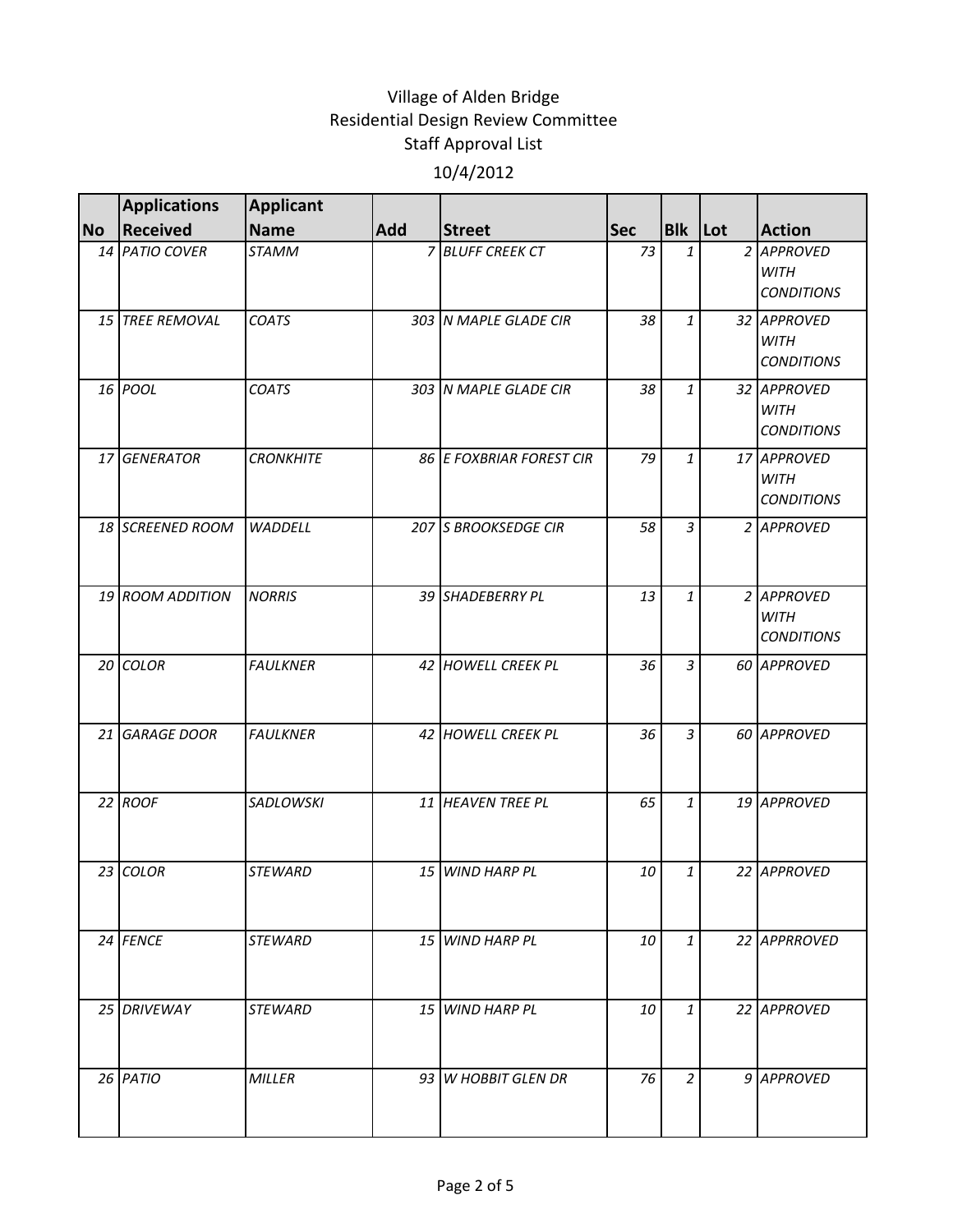|           | <b>Applications</b> | <b>Applicant</b>   |            |                              |     |                |                                                 |
|-----------|---------------------|--------------------|------------|------------------------------|-----|----------------|-------------------------------------------------|
| <b>No</b> | <b>Received</b>     | <b>Name</b>        | <b>Add</b> | <b>Street</b>                | Sec | Blk Lot        | <b>Action</b>                                   |
|           | 27 WALKWAY          | <b>MILLER</b>      |            | 93 W HOBBIT GLEN DR          | 76  | 2              | 9 APPROVED                                      |
|           | 28 WALKWAY          | <b>MILLER</b>      |            | 93 W HOBBIT GLEN DR          | 76  | $\overline{a}$ | 9 APPROVED                                      |
|           | $29$ ROOF           | <b>HINOJOSA JR</b> |            | 194 N MILLPORT CIR           | 40  | $\overline{2}$ | 20 APPROVED                                     |
|           | 30 FOUNTAIN         | <b>DOLLAR</b>      |            | 39 PIPERS MEADOW ST          | 55  | $\mathbf{1}$   | 18 APPROVED<br><b>WITH</b><br><b>CONDITIONS</b> |
|           | 31 ROOF             | <b>DYE</b>         |            | 14 STOCKBRIDGE LANDING<br>DR | 17  | $\mathbf{1}$   | 39 APPROVED                                     |
|           | 32 FENCE            | <b>MUNN</b>        |            | 63 N GREENVINE CIR           | 37  | $\mathfrak{Z}$ | 26 APPROVED<br><b>WITH</b><br><b>CONDITIONS</b> |
|           | 33 ROOF             | <b>MCQUEEN</b>     |            | 47 N EVANGELINE OAKS CIR     | 74  | $\overline{2}$ | 2 APPROVED                                      |
|           | 34 PERGOLA          | <b>HERRERA</b>     |            | 99 N MERRYWEATHER CIR        | 82  | $\mathbf{1}$   | 59 APPROVED<br><b>WITH</b><br><b>CONDITIONS</b> |
|           | 35 WOOD DECK        | <b>HERRERA</b>     |            | 99 N MERRYWEATHER CIR        | 82  | $\mathbf{1}$   | 59 APPROVED                                     |
|           | 36 STORAGE SHED     | <b>JING LENG</b>   | 22 I       | <b>TALLOW HILL PL</b>        | 57  | $\mathbf{1}$   | 75 APPROVED                                     |
|           | 37 ROOF             | <b>BORSTMAYER</b>  |            | 3 BELCARRA PL                | 58  | 3              | 32 APPROVED                                     |
|           | 38 SCREENED ROOM    | <b>BARBAY</b>      |            | 2 TUDOR GLEN PL              | 53  | $\mathbf{1}$   | 15 APPROVED                                     |
|           | 39 ROOF             | <b>BRUCE</b>       |            | 58 N MILLPORT CIR            | 40  | 4              | 6 APPROVED                                      |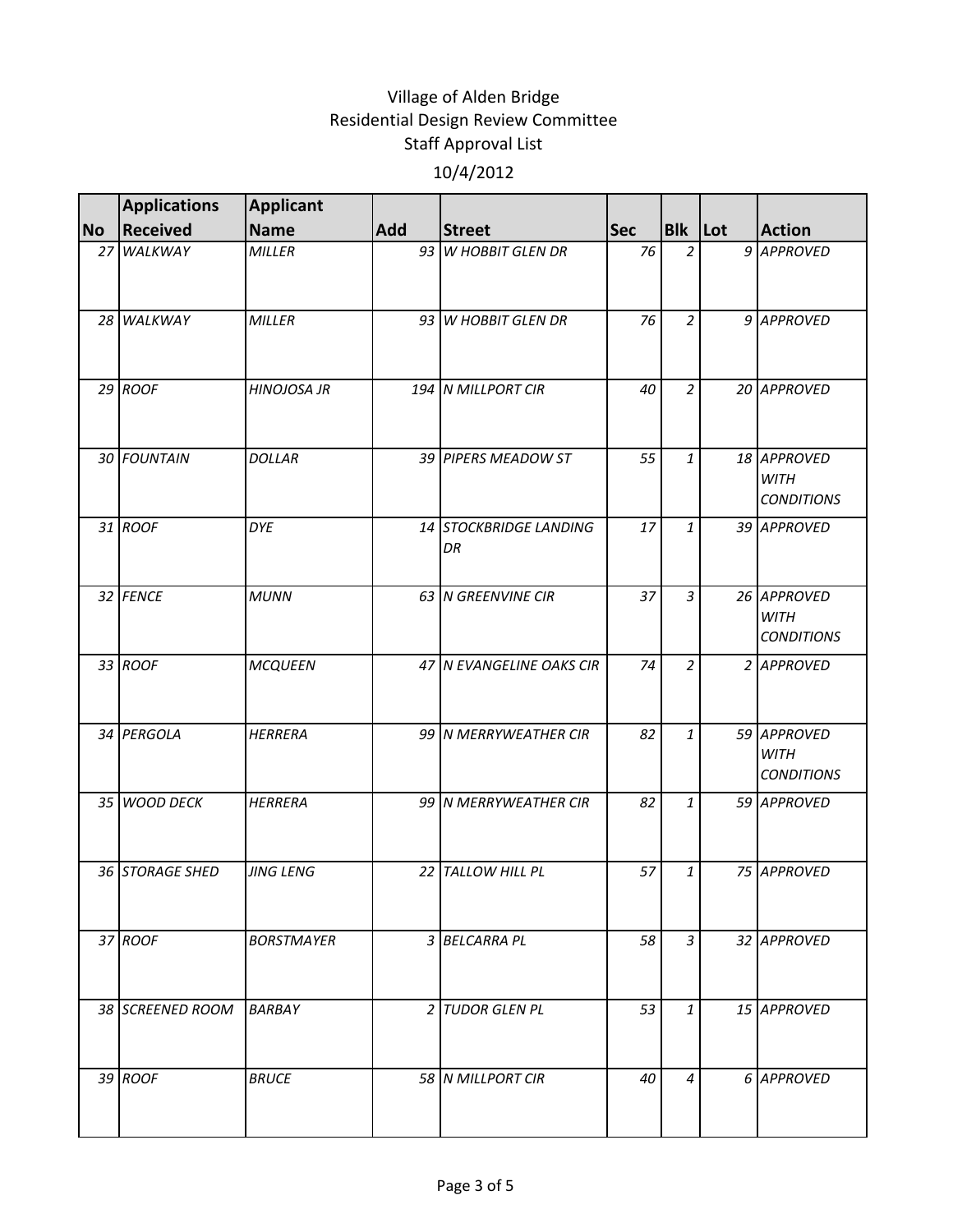|           | <b>Applications</b>      | <b>Applicant</b>    |            |                              |            |                |                                                 |
|-----------|--------------------------|---------------------|------------|------------------------------|------------|----------------|-------------------------------------------------|
| <b>No</b> | <b>Received</b>          | <b>Name</b>         | <b>Add</b> | <b>Street</b>                | <b>Sec</b> | Blk Lot        | <b>Action</b>                                   |
|           | 40 GENERATOR             | <b>FENN</b>         |            | 122 N WESTWINDS CIR          | 67         | $\mathbf{1}$   | 14 APPROVED<br><b>WITH</b><br><b>CONDITIONS</b> |
|           | 41 COLOR                 | <b>PIERCE</b>       |            | 143 VELVET GRASS CT          | 93         | $\overline{a}$ | 3 APPROVED                                      |
|           | 42 ROOF                  | <b>DYE</b>          |            | 14 STOCKBRIDGE LANDING<br>DR | 17         | $\mathbf{1}$   | 39 APPROVED                                     |
|           | 43 FENCE                 | LAIRD               |            | 23 S OLD CEDAR CIR           | 19         | $\mathbf{1}$   | 12 APPROVED                                     |
|           | 44 PATIO                 | <b>HIGGINBOTHAM</b> |            | 50 N BROOKSEDGE CIR          | 58         | $\overline{a}$ | 28 APPROVED                                     |
|           | 45 TREE REMOVAL          | <b>STEKLA JR</b>    |            | 14 PLEASANT BEND DR          | 23         | $\overline{2}$ | 16 APPROVED<br><b>WITH</b><br><b>CONDITIONS</b> |
|           | 46 COLOR                 | <b>MUELLER</b>      |            | 15 ORCHARD PINES PL          | 56         | $\overline{3}$ | 16 APPROVED                                     |
|           | 47 ROOF                  | SIBAL               |            | 7 HEAVEN TREE PL             | 65         | $\mathbf{1}$   | 18 APPROVED                                     |
|           | 48 ROOFS                 | WALLS               |            | 91 E STERLING POND CIR       | 3          | $\mathbf{1}$   | 23 APPROVED                                     |
|           | 49 FIREPLACE             | <b>PARMAR</b>       |            | 31 E GREEN GABLES CIR        | 9          | $\mathbf{1}$   | 8 APPROVED<br><b>WITH</b><br><b>CONDITIONS</b>  |
|           | 50 SUMMER KITCHEN PARMAR |                     |            | 31 E GREEN GABLES CIR        | 9          | $\mathbf{1}$   | 8 APPROVED<br><b>WITH</b><br><b>CONDITIONS</b>  |
|           | 51 PATIO COVER           | <b>PARMAR</b>       |            | 31 E GREEN GABLES CIR        | 9          | $\mathbf{1}$   | 8 APPROVED<br><b>WITH</b><br><b>CONDITIONS</b>  |
|           | 52 PATIO                 | PARMAR              |            | 31 E GREEN GABLES CIR        | 9          | $\mathbf{1}$   | 8 APPROVED                                      |